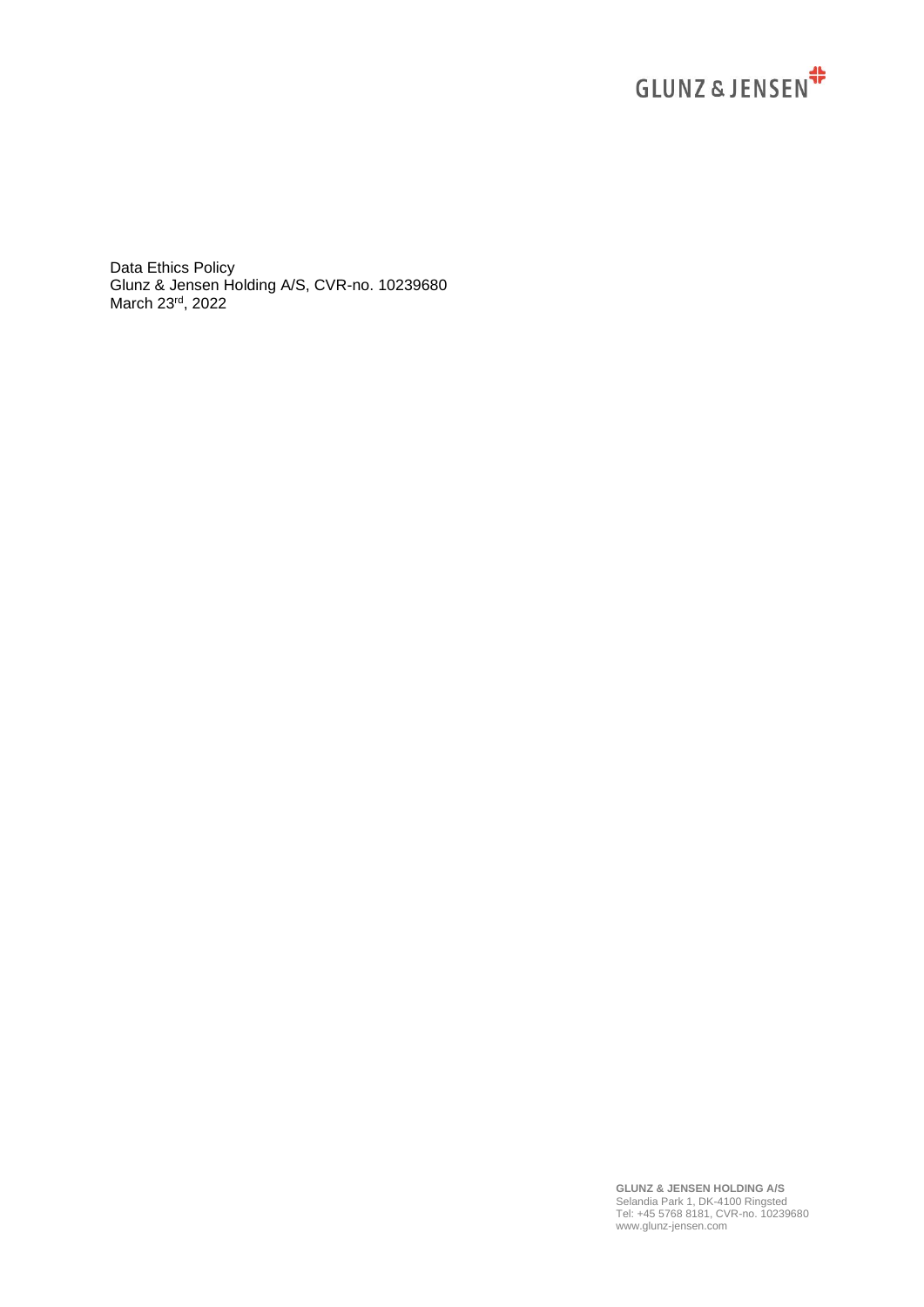

# 1 Summary

The purpose of this data ethics policy is to establish the high standards for data ethics that Glunz & Jensen Holding A/S, CVR-no. 10239680 ("Glunz & Jensen" or the "Company") wish to adhere to and to emphasize our commitment to a responsible and sustainable use of data.

For all Glunz & Jensen's employees it is mandatory to:

- use data responsibly by following the guiding principles on data ethics including applying a datacentric approach ensuring sustainability when using data.

For Glunz & Jensen's partners who has access to data on behalf or in collaboration with the Company it is mandatory to:

use data responsibly by following the guiding principles on data ethics including applying a datacentric approach ensuring sustainability when using data.

A breach of this policy may result in disciplinary actions, which could include immediate termination of employment or contracts, including legal actions.

## 2 Introduction

Data has become a steadily increasing part of our business and many parts of our business rely on access to data in order to develop our products and services, which includes making informed decisions about our business using technology.

At Glunz & Jensen we measure ourselves against high ethical standards in all aspects of how we conduct our business. This also applies when we decide to use data as part of our business applying the guiding principles for data ethics focusing on:

 Responsibility - strengthening fundamental rights governance and management. Inclusiveness - creating long-term value and engagement where we are present. Leadership - ensuring the integration of fundamental rights in our products and services.

By having data ethics integrated into our products and services, we are in a better position to ensure a responsible and sustainable use of data.

We encourage employees and partners involved in the use of data to have a positive involvement in data ethical questions and to raise concerns ensuring continuous development of the guiding principles for data ethics.

#### 3 Scope

This policy applies to all employees of the Company, at all levels. The policy also affects partners of the Company who have access to data on behalf or in collaboration with the Company.

All principles, guidelines, and rules referenced in this policy must consistently be followed in conjunction with other relevant corporate policies of Glunz & Jensen. Where stricter rules than laid out in this policy are legally applicable, the stricter legal rules prevail.

### 4 Guiding principles for data ethics

The guiding principles for data ethics as laid out below sets the ethical standard for how we use data within Glunz & Jensen and are based on the Charter of Fundamental Rights of the European Union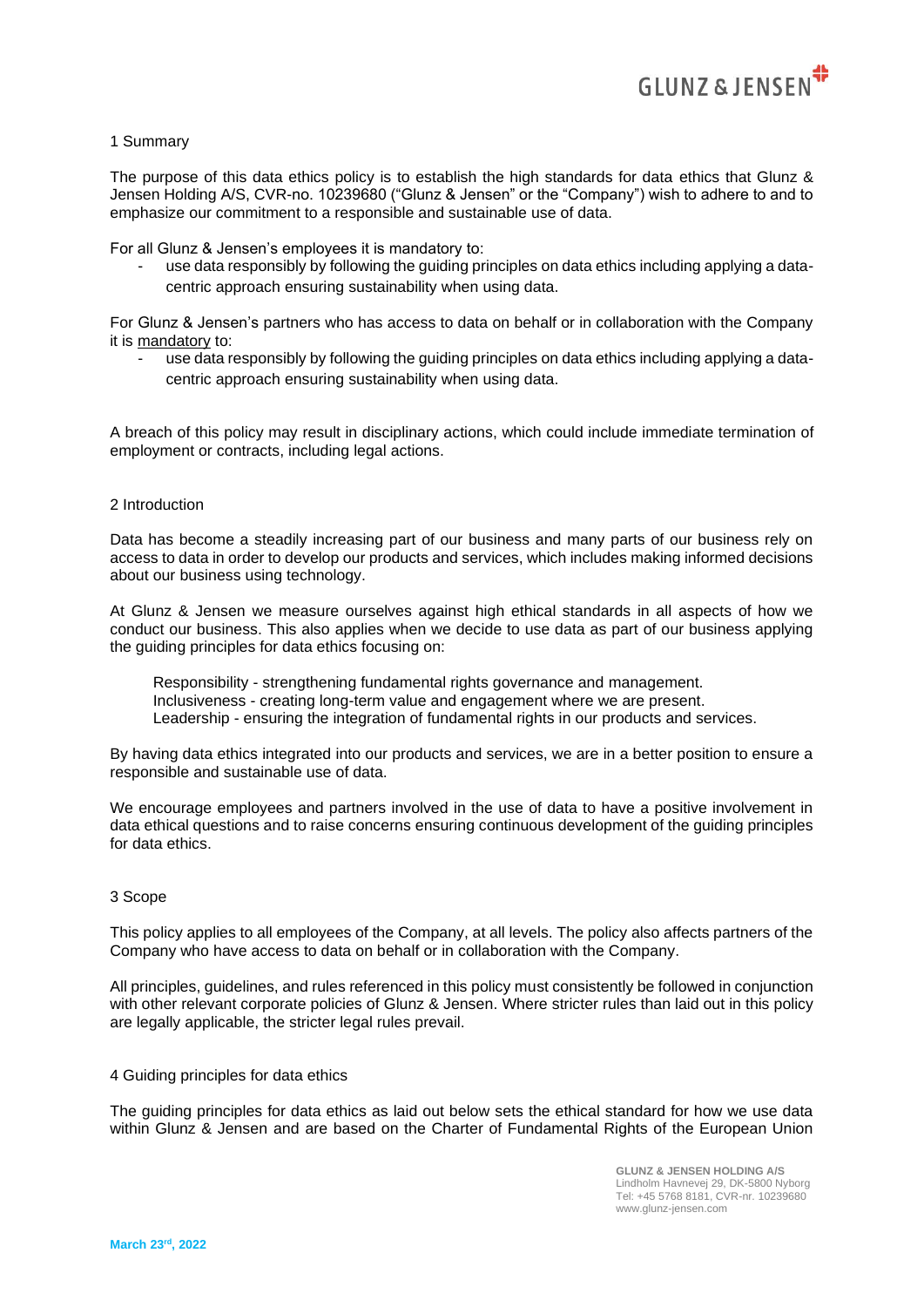

wherein especially the principles of human dignity, freedom, equality and solidarity plays a pivotal role for the guiding principles in data ethics.

# 4.1 Self-determination

Human self-determination is a priority in all data processes. It is the individual human being who ultimately should have control over what their data is used for and in what context. Data processes must be transparent and user centric with the highest number of controls for the individual.

## 4.2 Human dignity

Human dignity is respected in all data processes. Data is not used to exploit knowledge towards the individual's long-term interests. This includes, for example, the use of the latest technologies and encryption methods that protect data against leaks and abuse, as well as organizational processes for possible data analysis and correlation that protects individuals from discrimination and misuse of their data. Data processes must be secure and ensure the individual against misuse through integrity of the data processes.

## 4.3 Responsibility

Responsibility is exercising due diligence in relation to using new technology, e.g. automated decisions, profiling, artificial intelligence and data sharing with third parties. Risk assessments must be carried out and responsibilities clarified towards partners. Data processes must be risk evaluated and compliant in all stages including contractually ensuring this with partners.

## 4.4 Equality and fairness

The Company must strike a fair balance when using data in all stages. Machine learning and data processing algorithms may if deemed relevant by the Company be used actively to prevent unwanted bias in data (e.g. sorting and washing of data), as well as to promote designs that avoid categorization, which discriminates between e.g. population groups, race etc. The rationale and criteria for methods to reduce bias and discrimination must always be explicit and open to review. Data processes must not discriminate and must be fair using machine learning and data processing algorithms actively to prevent discrimination.

## 4.5 Progressiveness

Advanced data usage should help create positive progress for society. Technical and organizational solutions must be created with the purpose to support ethically responsible data management to achieve these advances. Data processes must be designed with the aim to create positive progress for society.

#### 4.6 Diversity

Diversity (demographic and professional) in teams working with data systems is essential. It is to ensure competencies, in addition the purely technical, to identify and deal with social and ethical consequences of data processing and to ensure that a representative sample of the needs, values and interests of different population groups are considered from the start when designing data systems. Data processes must be on boarded with capabilities supporting diversity.

#### 4.7 Accountability

We are responsible for data in our possession and accountable for how we use data. Therefore we require robust governance of data processes in all parts of our organisation. Governance is essential in ensuring that our data processes is based on informed decisions and allow us to account for our decisions based on the guiding principles for data ethics. Data processes must be documented and be auditable.

#### 5 Roles and responsibilities

We seek to establish a strong culture of awareness and active involvement in data ethical questions. All employees of the Company are accountable for contributing to data processes being compliant with the guiding principles for data ethics with all employees and business partners.

> **GLUNZ & JENSEN HOLDING A/S** Lindholm Havnevej 29, DK-5800 Nyborg Tel: +45 5768 8181, CVR-nr. 10239680 www.glunz-jensen.com